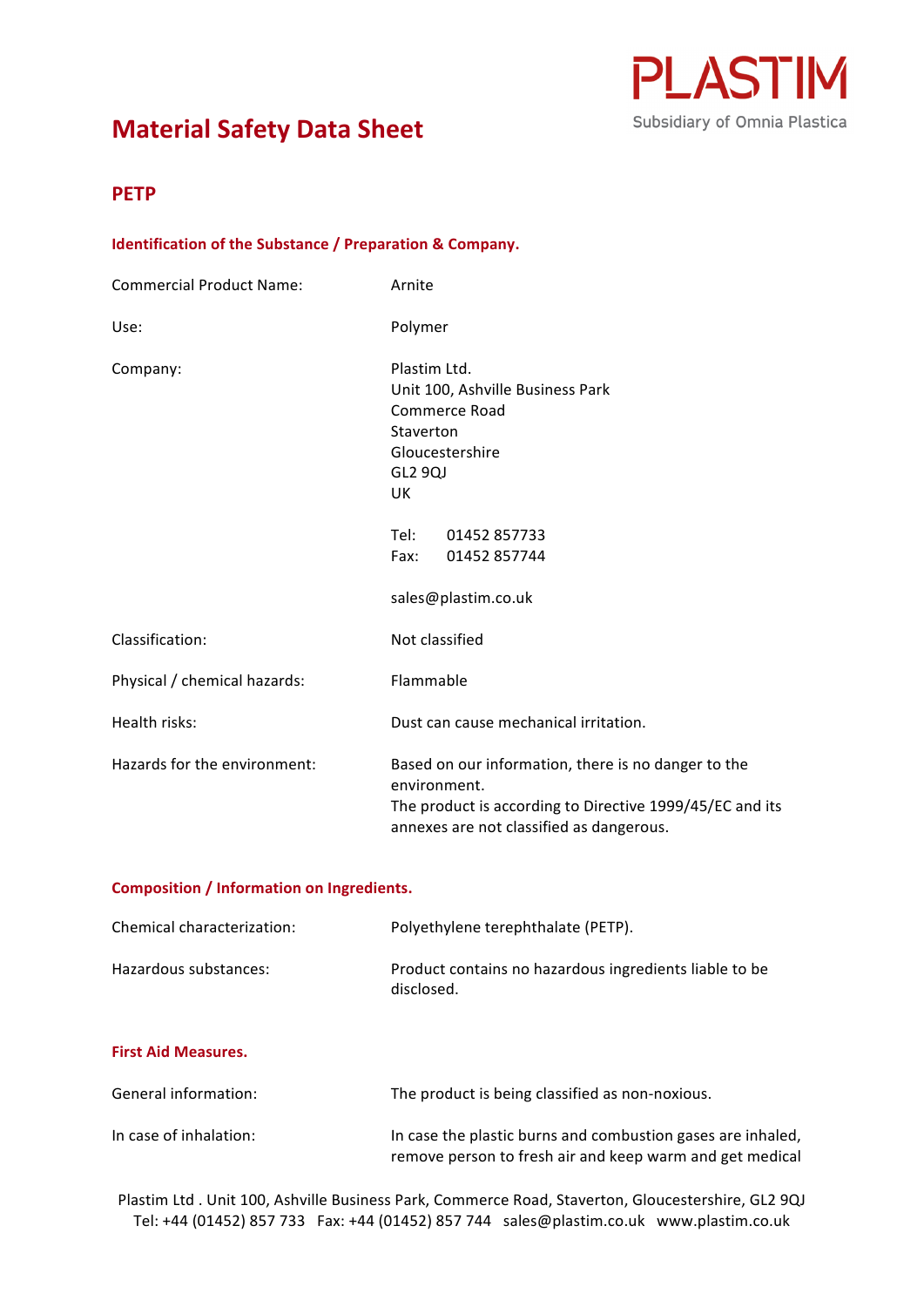help if necessary.

| In case of skin contact: | Burns caused by molten material on skin need to be rapidly<br>cooled down with water; do not attempt removal of plastic<br>without medical assistance. If irritation develops, seek<br>medical attention. |
|--------------------------|-----------------------------------------------------------------------------------------------------------------------------------------------------------------------------------------------------------|
| In case of eye contact:  | Flush eyes well with copious quantities of water. Seek<br>medical attention, if irritation persists.                                                                                                      |
| In case of ingestion:    | The product is non-noxious; no first aid procedures are<br>required.                                                                                                                                      |

## **Firefighting Measures.**

| Suitable extinguishing media:<br>Particular endangerments by Fire<br>fighting and hazardous Combustion<br>products: | Water, foam, gaseous and dry extinguishing media.<br>Hazardous combustion products may emerge, apart from<br>harmless water (H2O); carbon dioxide (CO2) and mainly<br>carbon monoxide (CO) depending on the amount of<br>available environmental oxygen, containing ketones and<br>aldehyde. Formation of further decomposition and<br>oxidation products depends upon the fire conditions.<br>Under special fire conditions traces of other toxic<br>substances are possible. |
|---------------------------------------------------------------------------------------------------------------------|--------------------------------------------------------------------------------------------------------------------------------------------------------------------------------------------------------------------------------------------------------------------------------------------------------------------------------------------------------------------------------------------------------------------------------------------------------------------------------|
| Firefighting:                                                                                                       | Approved pressure demand breathing apparatus and<br>protective clothing should be used for all fires.                                                                                                                                                                                                                                                                                                                                                                          |
| Additional information:                                                                                             | Residues after the fire, after appropriate rules dispose.                                                                                                                                                                                                                                                                                                                                                                                                                      |

### **Accidental Release Measures.**

| Personal precautions:     | N/A                |
|---------------------------|--------------------|
| Environmental precaution: | N/A                |
| Methods for cleaning up:  | Mechanical removal |

## **Handling & Storage:**

| Advice on safe handling: | During machining of the stock shapes, evacuate swarf to<br>prevent slipping or tripping.                              |
|--------------------------|-----------------------------------------------------------------------------------------------------------------------|
| Storage:                 | Store inert product dry and cool. Keep storage and working<br>areas sufficiently ventilated. Keep away from source of |
|                          | flame, heat and ignition.                                                                                             |
|                          | Due to the risk of collapsing, do not stack more than 2                                                               |

Plastim Ltd . Unit 100, Ashville Business Park, Commerce Road, Staverton, Gloucestershire, GL2 9QJ Tel: +44 (01452) 857 733 Fax: +44 (01452) 857 744 sales@plastim.co.uk www.plastim.co.uk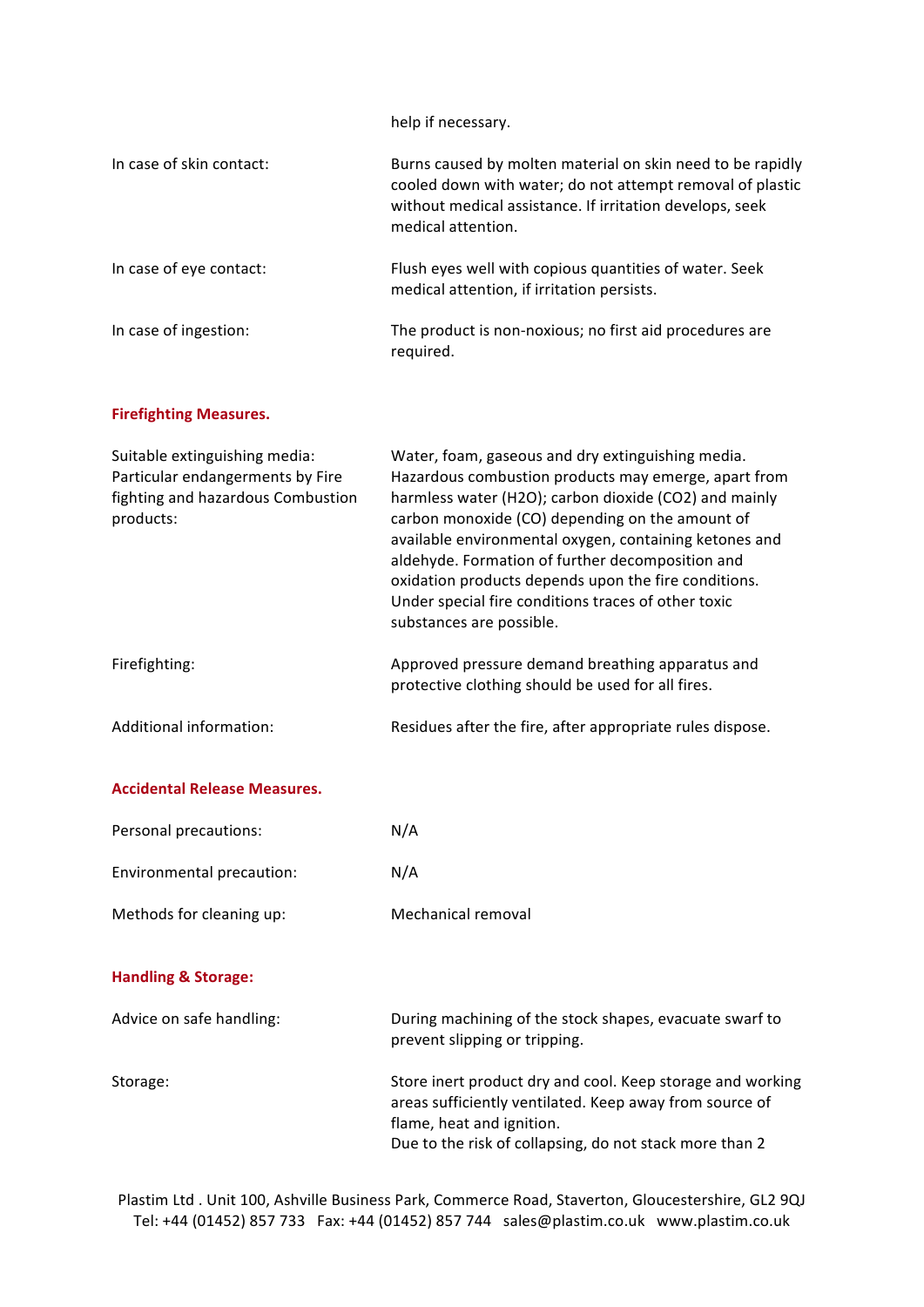pallets on top of each other. Pallets should not stack on top of each other along aisles.

### **Exposure Controls / Personal Protection.**

| Ingredients with occupational<br>exposure limits to be monitored:         | None.                                                                                                                                                                                                                                                                                                                                                |
|---------------------------------------------------------------------------|------------------------------------------------------------------------------------------------------------------------------------------------------------------------------------------------------------------------------------------------------------------------------------------------------------------------------------------------------|
| Personal (body) protection<br>General protective and hygiene<br>measures: | Keep the workplace sufficiently ventilated; thereby smoking;<br>eating and drinking are not allowed.<br>Continuous supply of fresh air to the workplace together<br>with removal of processing fumes through exhaust systems<br>is recommended. Avoid breathing in gaseous degradation<br>products and dust that may result by material overheating. |
| Hand protection:                                                          | Safety gloves in case of contact with warm material                                                                                                                                                                                                                                                                                                  |
| Eye protection:                                                           | Safety goggles or shield during machining                                                                                                                                                                                                                                                                                                            |
| Body protection:                                                          | Working clothes                                                                                                                                                                                                                                                                                                                                      |
| Respiratory protection:                                                   | Adequate ventilation at workplace is required                                                                                                                                                                                                                                                                                                        |

## **Physical & Chemical Properties.**

| <b>Physical state</b><br>Aggregate:<br>Colour:<br>Odour: | (rods / plates / tubes)<br>Solid<br>Product-specific<br>Slight, product-specific |                   |
|----------------------------------------------------------|----------------------------------------------------------------------------------|-------------------|
| <b>Safety related facts</b>                              |                                                                                  |                   |
| <b>Boiling point:</b>                                    | N/A                                                                              |                   |
| Melting point:                                           | 255 °C                                                                           | (DIN/EN/ISO 3146) |
| Corrosion temperature:                                   | $>350$ °C                                                                        |                   |
| Flash point:                                             | $>355$ °C                                                                        |                   |
| Self-ignition temperature:                               | 420 $^{\circ}$ C                                                                 | (ASTM D1929)      |
| Explosion hazard or limit:                               | Non explosive                                                                    |                   |
| Oxidizing characteristics:                               | None                                                                             |                   |
| Density (20 °C):                                         | 1.39 $g/cm^{3}$                                                                  | (ISO 1183)        |
| Solubility (in water 20 °C):                             | Insoluble                                                                        |                   |
| Viscosity:                                               | N/A                                                                              |                   |
|                                                          |                                                                                  |                   |

## **Stability & Reactivity.**

Conditions to avoid: Temperatures above melting point.

Plastim Ltd . Unit 100, Ashville Business Park, Commerce Road, Staverton, Gloucestershire, GL2 9QJ Tel: +44 (01452) 857 733 Fax: +44 (01452) 857 744 sales@plastim.co.uk www.plastim.co.uk